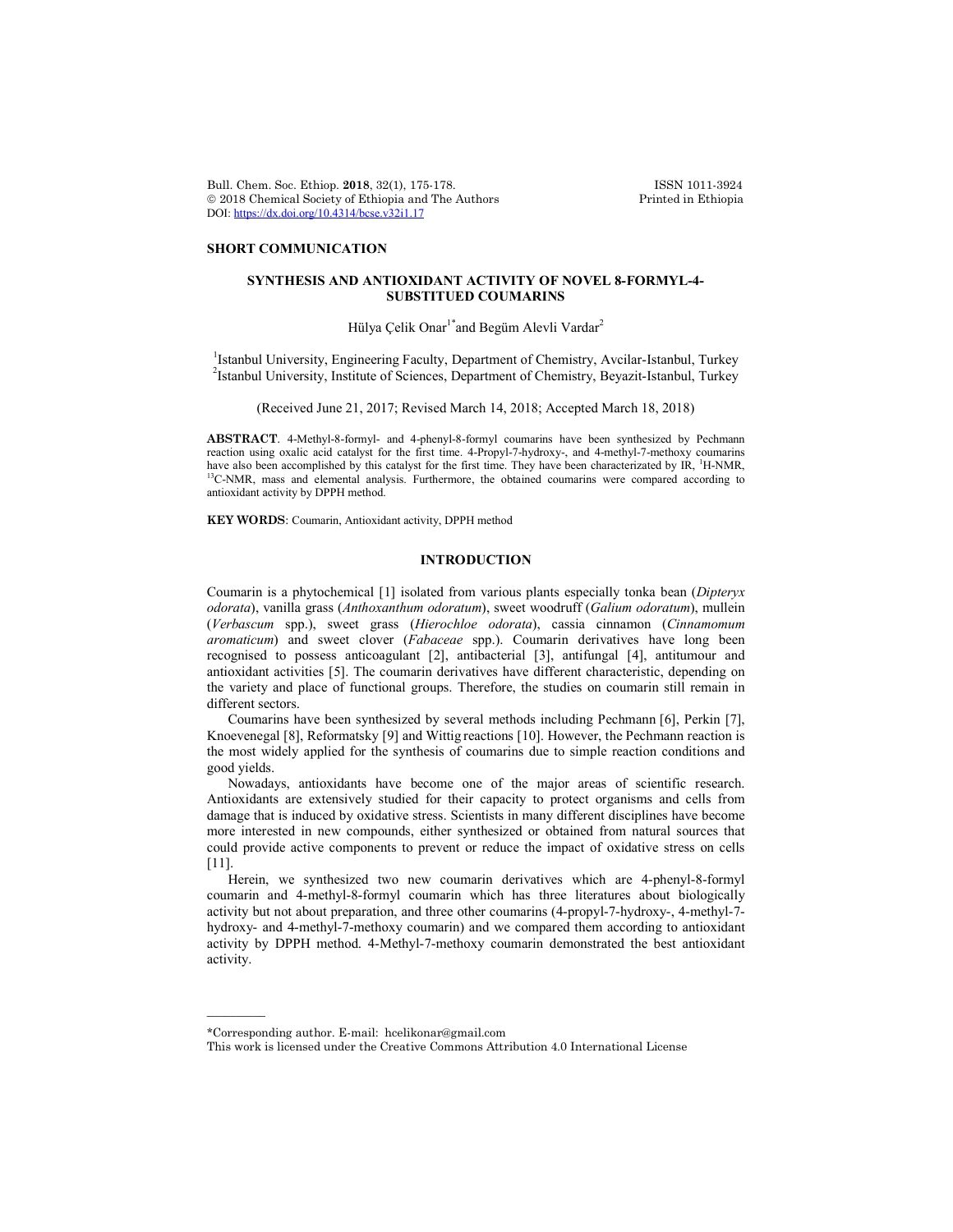#### **EXPERIMENTAL**

*Chemicals*. All applied chemicals and reagents were purchased from the Merck Chemical Company.

*Syntheses of coumarin derivatives*. A mixture of phenol (10 mmol), β-keto esters (10 mmol) and oxalic acid (10 mol%) was heated to 80 °C till completion of the reaction (monitored using TLC). Then, the reaction mixture was cooled to room temperature, and it was poured in icewater mixture and stirred for 10 min. The precipitated product was collected by filtration, washed with water and dried. The product obtained was recrystallized from appropriate solvent (like ethanol) to afford corresponding pure coumarin product [12]. All synthesized coumarin derivatives were characterized using IR (Mattson-1000 FTIR spectrometer), NMR (Varian Unity INOVA 500 spectrometer), Mass (Thermo Finnigan LCQ Advantage Max LC/MS/MS Spectrometer), elemental analysis (Thermo Finnigan Flash EA 1112 Series Elemental Analyser) and melting point (Buchi B-540).

*Sample preparation*. Stock solutions of synthesized coumarins were prepared in ethanol in concentration 0.1 mol/L. Ascorbic acid, BHA (butylated hydroxy anisole), BHT (butylated hydroxy toluene) and NDGA (nordihydroguairetic acid) were used as standard controls for antioxidant testing and they were prepared in same concentration as tested coumarins.

*1,1-Diphenyl-2-picrylhydrazyl (DPPH) radical scavenging activity*. 1,1-Diphenyl-2 picrylhydrazyl radical was used for determination of free radical scavenging activity of the synthesized compounds by modified method of Brand-Williams [13]. The concentrations of the tested samples ranged from 0.10 to 0.0001 mol/L. A portion of the sample solution (200  $\mu$ L) was mixed with 3.0 mL of 5.25 x 10<sup>-5</sup> mol/L DPPH in absolute ethanol. After 30 min at room temperature the absorbance was recorded at 517 nm using a Jenway 6105 UV/Vis spectrophotometer. All experiments were carried out in triplicate.

The radical-scavenging activity of the tested samples, exhibited as percentage inhibition of DPPH, was calculated according to the formula IC (%) =  $[(A_0-A)/A_0]$  [14]. A is the absorbance value of the tested sample and  $A_0$  is the absorbance value of blank sample. Percent inhibition was plotted against concentration, and the equation for the line was used to obtain the  $IC_{50}$  value. A lower  $IC_{50}$  value indicates greater antioxidant activity.

4-Methyl-8-formyl coumarin (7). White solid; yield 45%; m.p.: 91.1-91.8 °C; IR (KBr): ν 1746, 1684, 1615, 1215; <sup>1</sup>H-NMR (500 MHz, DMSO): δ 2.4-2.5 (s, -CH<sub>3</sub>, 3H), 7.36-7.46 (m, Ar-H, 2H), 7.69-7.75 (t, Ar-H, J = 8.7 Hz, 1H), 7.85-7.88 (d, Ar-H, J = 7.8 Hz, 1H), 8.6-8.65 (s, -CHO, 1H); 13C-NMR (125.66 MHz, DMSO): δ 196.7 (1C, Ar-CHO), 159.2 (1C, coumarin C=O), 155.01, 148.07, 135.44, 131.32 (4C, Ar-C), 125.76, 124.66, 118.49, 116.64 (4C, vinyl-CH and Ar-CH), 30.42(1C, CH<sub>3</sub>); MS (EI) m/z: 89, 101, 118, 131, 145, 160, 173, 188; anal. calcd. for  $C_{11}H_8O_3$ : C, 70.20; H, 4.30; found C, 70.09; H, 4.59.

4-Phenyl-8-formyl coumarin (8). White solid; yield 52%; m.p.: 133.8-134.7 °C, IR (KBr): ν 1715, 1661, 1615, 1246; <sup>1</sup>H-NMR (500 MHz, CDCl<sub>3</sub>): δ 7.3 (t, Ar-H, 1H. J = 7.3 Hz), 7.42 (t, Ar-H, 3H, J = 7.8 Hz), 7.5-7.6 (m, Ar-H, 3H), 7.82 (d, Ar-H, 1H, J = 8.3 Hz), 7.88 (d, Ar-H, 1H,  $J = 8.3$  Hz), 8.0 (s, -CHO, 1H); APT (125.66 MHz, CDCI<sub>3</sub>) :  $\delta$  191.8, 145.57, 145.55, 134.04, 133.82, 129.82, 129.41, 128.83, 125.2, 117.21 (10C, -CHO, vinyl-CH and Ar-CH), 156.6, 155.4, 146.3, 136.5, 127.36, 118.44 (6C, coumarin C=O ve Ar-C); MS (EI) m/z: 77, 105, 145, 173, 178, 194, 207, 221, 250; anal. calcd. for C<sub>11</sub>H<sub>8</sub>O<sub>3</sub>: C,76.80; H,4.00; found C,76.76; H, 4.49.

Bull. Chem. Soc. Ethiop. **2018**, 32(1)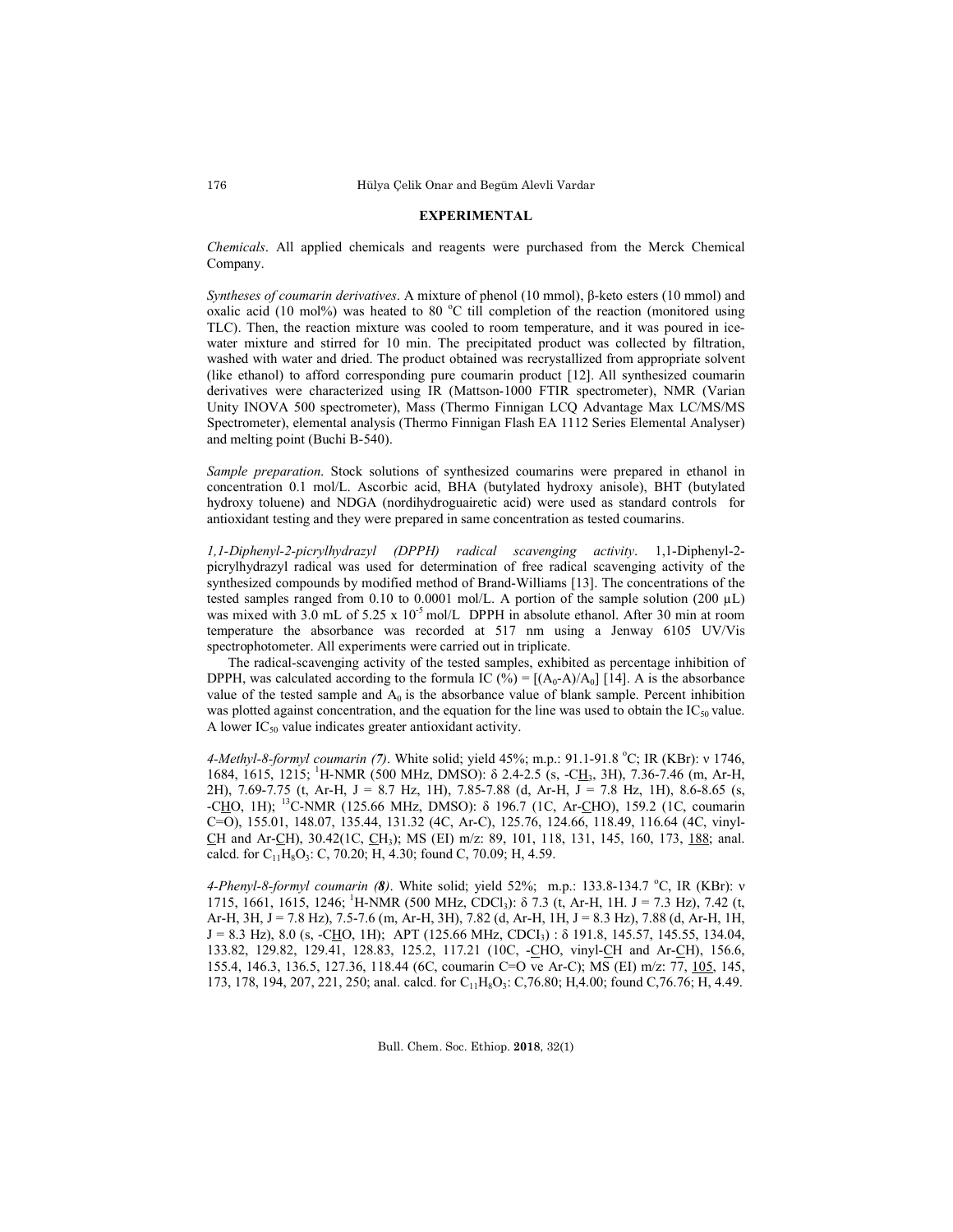# **RESULTS AND DISCUSSION**

The coumarins were synthesized by well-known Pechmann condensation. Oxalic acid preferred as catalyst because of easy available and low-priced. Furthermore oxalic acid is the only possible compound containing two carboxylic acid groups joined directly, and hence it is a strong organic acid.

Considering the importance of green chemistry, the solvent free reaction conditions are the advantageous aspect of the present method, since it avoids the use of environmental hazardous and toxic solvents. Synthetic routes are outlined in Scheme 1.



**1:**  $R_1 = R_2 = R_4 = H$ ;  $R_3 = OH$  **4 (1,a):**  $R_5 = C_3H_7$ ;  $R_3 = OH$ ;  $R_4 = R_2 = R_1 = R_6 = H$ **2:**  $R_1 = R_2 = R_4 = H$ ;  $R_3 = OCH_3$  **5 (1,b):**  $R_5 = CH_3$ ;  $R_3 = OH$ ;  $R_4 = R_2 = R_1 = R_6 = H$ **3:**  $R_1 = R_2 = R_3 = H$ ;  $R_4 = CHO$  **6 (2,b):**  $R_5 = CH_3$ ;  $R_3 = OCH_3$ ;  $R_4 = R_2 = R_1 = R_6 = H$ **7 (3,b):**  $R_5 = CH_3$ ;  $R_4 = CHO$ ;  $R_3 = R_2 = R_1 = R_6 = H$ **8 (3,c):**  $R_5 = C_6H_5$ ;  $R_4 = CHO$ ;  $R_3 = R_2 = R_1 = R_6 = H$ 

Scheme 1. Syntheses of coumarins by using oxalic acid catalyst. Reagents: **a**: ethylbutrylacetoacetate, **b**: ethylacetoacetate, **c**: ethylbenzoylacetoacetate.

Pechmann reaction was applied different phenols bearing either electron-donating or electrondrawing substituents. Reaction times, conditions and yields shown differences (Table 1). It was shown that the phenols which have electron-donating substituent easily react.

Herein, 4-methyl-8-formyl- (**7**) and 4-phenyl-8-formyl coumarin (**8**) have been synthesized by Pechmann reaction using oxalic acid catalyst for the first time. And also 4-propyl-7-hydroxy- (**4**), and 4-methyl-7-methoxy coumarin (**6**) have been accomplished by this catalyst for the first time.

| Entry | Compound | Phenol (mmol) | $\beta$ -ketoester (mmol) | Yield $(\% )$ | Time             |
|-------|----------|---------------|---------------------------|---------------|------------------|
|       |          |               |                           |               | 80 min           |
|       |          |               |                           | 50            | 50 min           |
|       |          |               |                           | 43            | $45 \text{ min}$ |
|       |          |               |                           | 43            |                  |
|       |          |               |                           | ے ر           |                  |

Table 1. Reaction conditions and yields of synthesized coumarins.

The model of scavenging the stable DPPH radical is a widely used method to evaluate the free radical scavenging ability of various samples. DPPH is a stable nitrogen-centered free radical the color of which changes from violet to yellow upon reduction by either the process of hydrogen- or electron-donation.  $IC_{50}$  values denote the concentration of sample, which is required to scavenge 50% of DPPH free radicals [15].

Antioxidant activities of synthesized coumarins and standards are compared by DPPH method in Table 2. The coumarins which have electron-donating substituent show more antioxidant activity.

Bull. Chem. Soc. Ethiop. **2018**, 32(1)